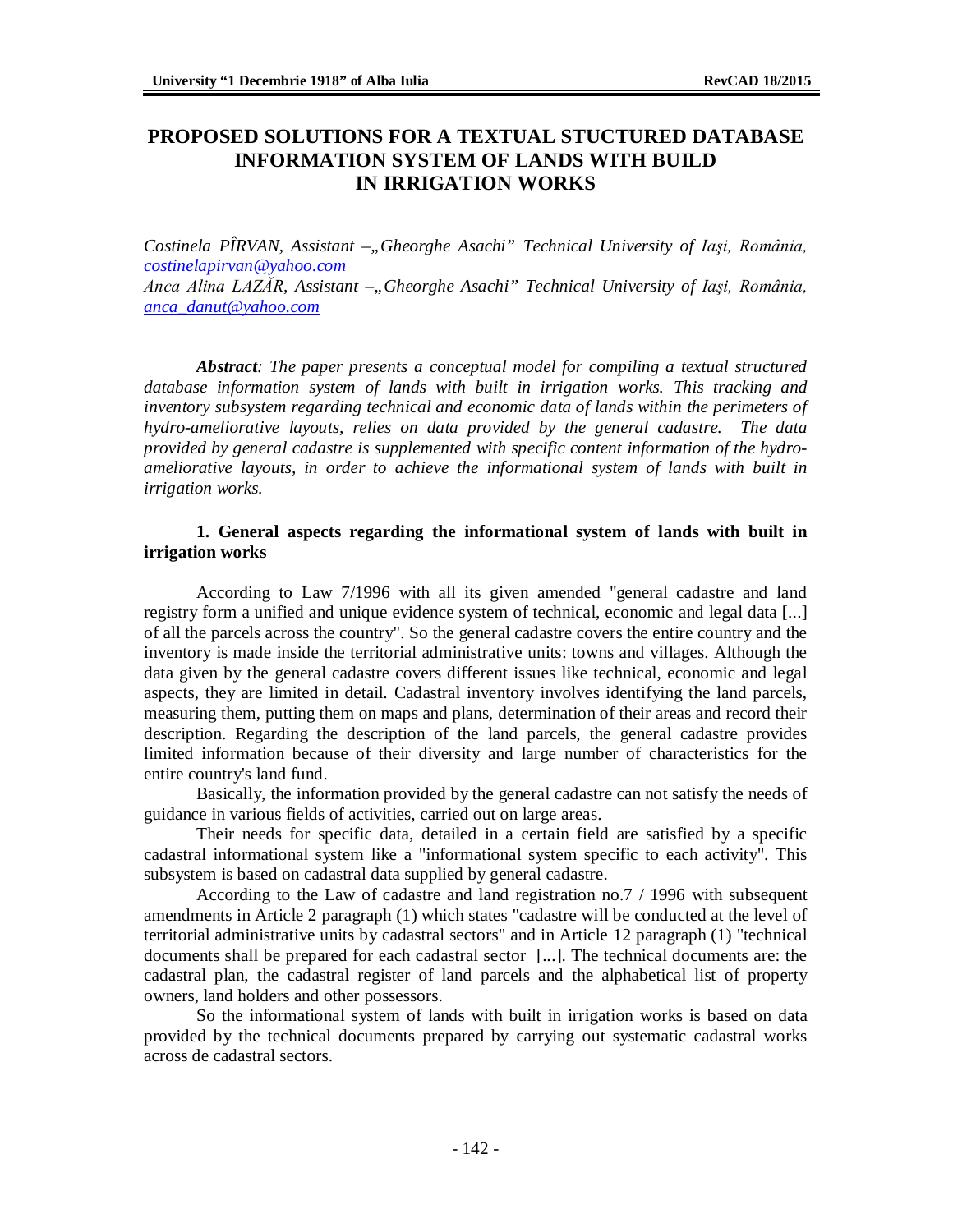#### **2. Achieving the textual database of the informational system of lands with built in irrigation works**

The land parcels represented with or without the buildings within, throughout the administrative territorial units belonging to one or more owners, which is identified by a unique cadastral number, is the main element that structures the database of the informational system of lands with built in irrigation works. This is necessary, because all the cadastral technical documents uniquely identifies within territorial administrative units the land parcels by a cadastral number, called hereinafter ID.

Polygonal graphical entities representing a property may be attached to several parcels of land (numbered within that property), and an entity that represents a parcel may be attached to several buildings, also numbered in the parcel, according to figure no.1.



Fig. no. 1 Structured data attached to the land parcel



Fig. no. 2 Specific structure of the database with lands with built in irrigation works

The specific requirements of the informational system of lands with built in irrigation works are specified in the Order of the Ministry of Agriculture, Forests, Waters and Environment no. 65/2004 given to approve the Methodological Norms in order cu accomplish the cadastre of land improvement. Economic evidence envisages defining subcategories of land use that to prevent any confusion I called technical subcategories. To the polygonal graphical entities which define the land parcels will have attached the codes that define land areas served by land improvement works and information about its facilities with buried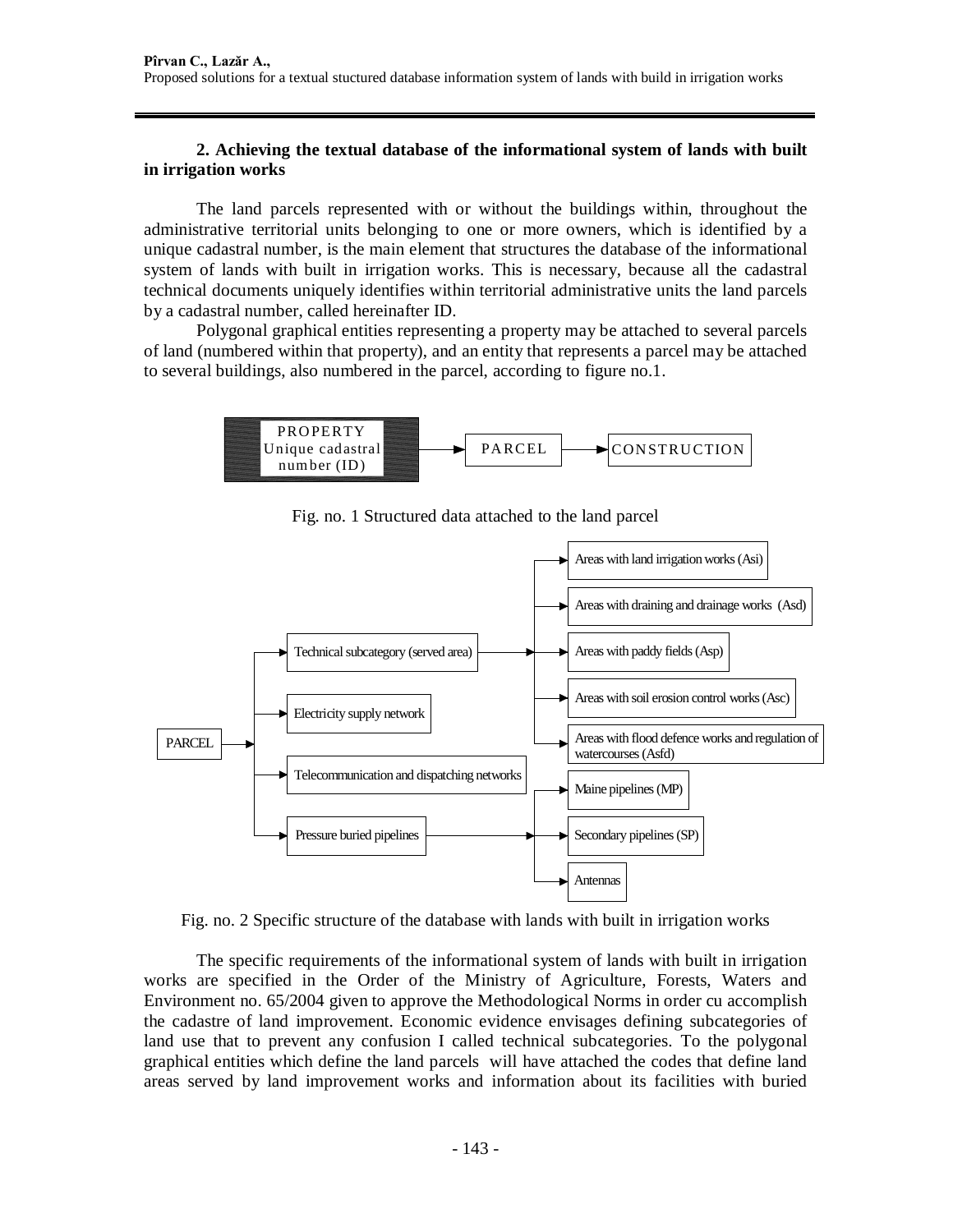pressure pipeline, electricity and the telecommunication and dispatching equipment, (figure no. 2).

Because endowments with irrigation works, drainage, flood defense works and works to regulate watercourses, all correspond with construction works the information regarding the economical evidence of the land parcels occupied by these types of works have attached graphical polygonal entities representing this type of constructions (figure no. 3.a). For the same reasons the constructions may have attached textual information regarding the type of land improvement works, which can be linked to the hydroameliorative system in which the land parcel is integrated (figure no. 3.b.). Also textual information concerning the characteristics of irrigation works within the land parcels are attached graphical entities that define construction.







Fig. no. 3.b The structure of the databse specific to the hydroameliorative works attached to the constructions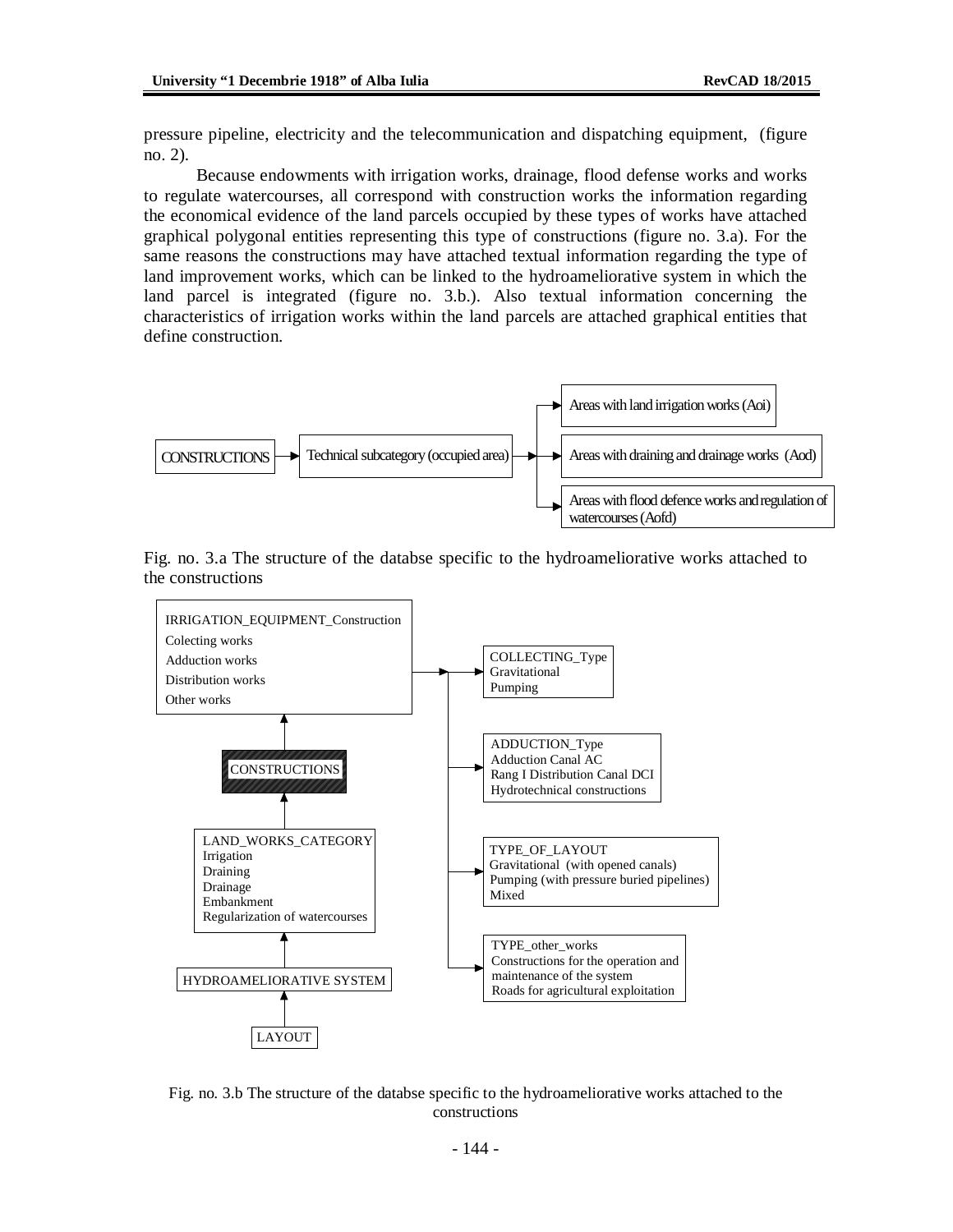The land irrigation works endowments are shown in figure no. 4, figure no. 5 and figure no. 6.



Fig. no. 4 The structure of the textual database for collecting the water to serve the irrigation works



Fig. no. 5 The structure of the textual database for headracing the water through the irrigation system



Fig. no. 6 The structure of the textual database for the water distribution water through the irrigation system